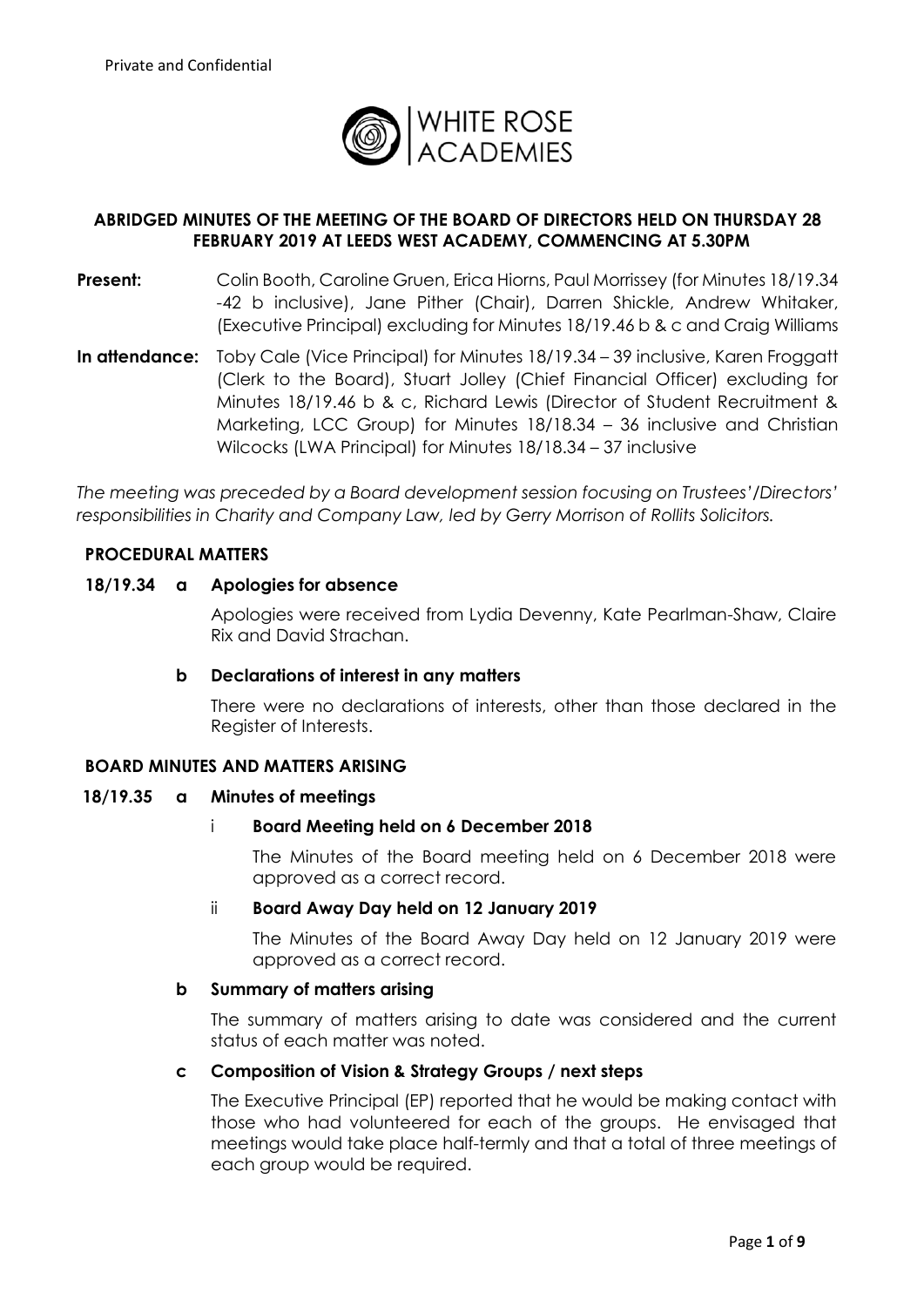**ACTION** - The EP would communicate with members of each group regarding next steps.

### **d Other matters arising**

No other matters arising were raised.

#### **PRESENTATION RE LUMINATE GROUP**

**18/19.36** Richard Lewis, Director of Student Recruitment & Marketing for the LCC Group, showed a promotional film relating to Leeds City College's adoption of the Luminate brand. It was noted that the different versions had been produced for different audiences and that various channels would be used to promote it.

> It was noted that Leeds City College Group Corporation would continue to be LCC's legal entity, though Luminate, or Luminate Education Group, would be commonly used in future. Richard indicated that the new website would be live by mid April.

> With regard to the Trust referring to Luminate in future publications etc, it was noted that where formal reference was being made to the sponsor it was appropriate to continue to refer to Leeds City College Group, though in less formal instances reference could be made to Luminate Education Group, which it was felt was preferable to only referring to Luminate.

> It was noted that the creation of Luminate Education Group as an entity would provide the opportunity for other Trusts to join it in future, whilst retaining their independence.

The Board thanked Richard for his attendance.

### **INPUT FROM PRINCIPALS**

### **18/19.37 Curriculum development with Trust-wide implications – Christian Wilcock**

Christian Wilcocks presented a detailed presentation regarding the 'curriculum conundrum', outlining the challenge of having a curriculum which prepared students for examinations whilst also having the breadth and depth to prepare them for adulthood, the world of work and broader life experiences.

It was noted that the new OFSTED Inspection Framework would have a broader focus, which should provide the opportunity for a different approach to the curriculum by the Academies.

Discussion took place regarding the challenge of striking the balance between the focus on achieving strong results whilst also providing a broader and developmental education.

Christian was thanked for his stimulating presentation. It was noted that the presentation would remain on the Governance Portal for Directors' future reference.

The EP was asked to consider how the Board and LABs could engage with Management's thinking regarding the review of the curriculum.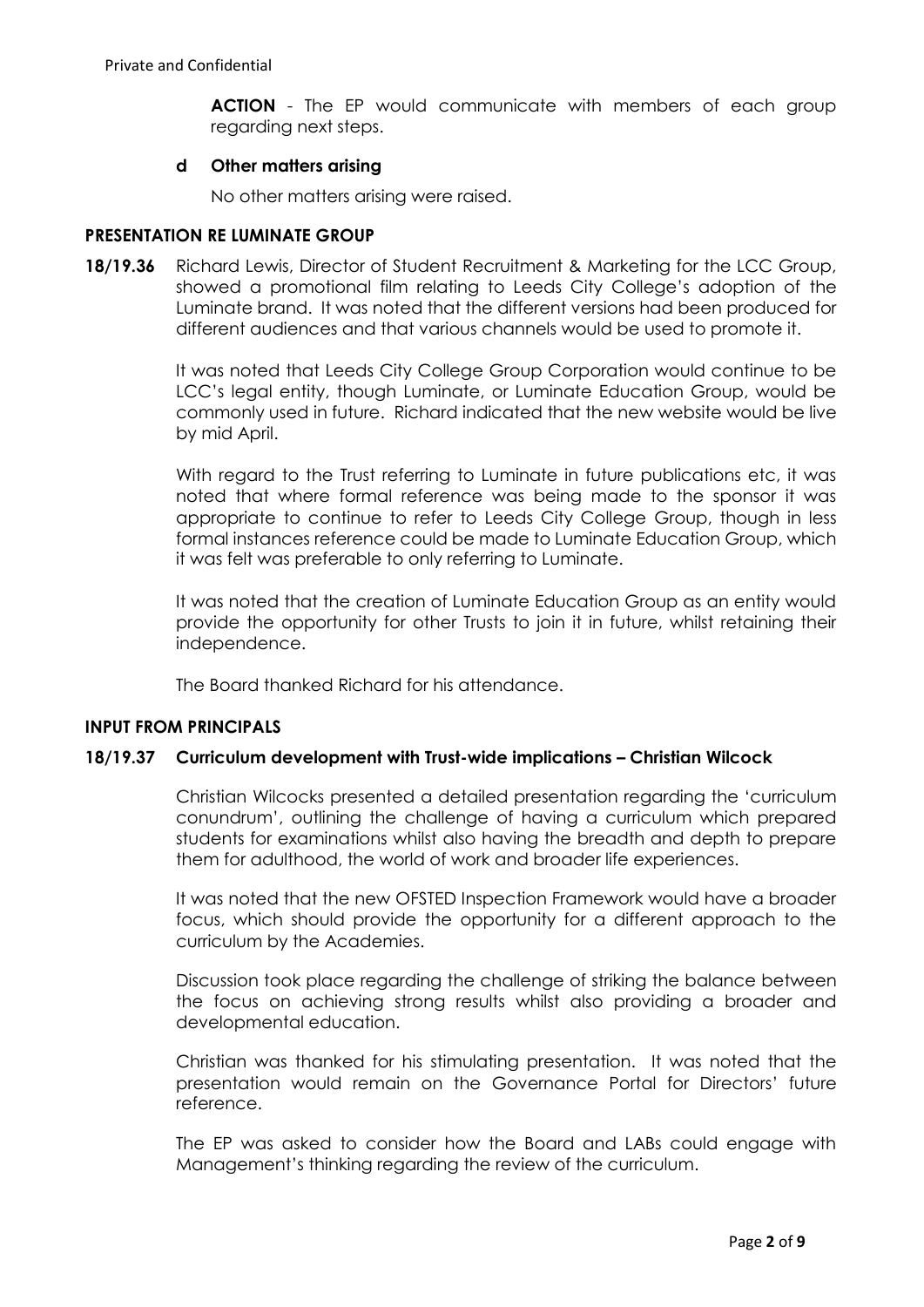**ACTION** – EP to arrange for engagement with the Board and LABs at the appropriate stage regarding the review of the curriculum.

# **COMMUNICATIONS**

### **18/19.38 a Chair's & Directors' communications**

The Chair gave an update on her attendance at termly meetings with DfE officials.

The Chair indicated that if any Directors wished to have discussions with her in advance of the more formal one-to-one discussions in Summer she would be happy to do so.

### **b Executive Principal's communications**

The EP provided a detailed report to the Board regarding anti-social behaviour in the vicinity of LEA, which included threats and acts of violence towards some pupils. Discussion took place regarding the preventative action being taken, including the involvement of the Police.

Directors asked to be updated between meetings regarding the matter.

**ACTION** – EP to update Directors between Board meetings regarding the difficulties being experienced.

### **c Any feedback from Local Accountability Board meetings**

Reference was made to topical matters relating to each LAB. The ongoing focus on financial matters at LWA was noted.

With regard to the Principal's vacancy at LCA, it was noted that interviews were scheduled to take place on 12 and 13 March.

It was noted that Directors were able to access all LAB Minutes filed within LAB meeting papers on the Governance Portal.

# **PERFORMANCE MANAGEMENT & SCRUTINY – SCHOOL IMPROVEMENT**

### **18/19.39 a EP's Report & Data Dashboards**

Reference was made to the circulation of Data Dashboards and narrative reports as follows:

- i Outcomes dashboard
- ii Outcomes narrative
- iii PDBW dashboard
- iv PDBW narrative
- v SEND dashboard
- vi SEND narrative

Toby gave a presentation which summarised key aspects of each Dashboard / report.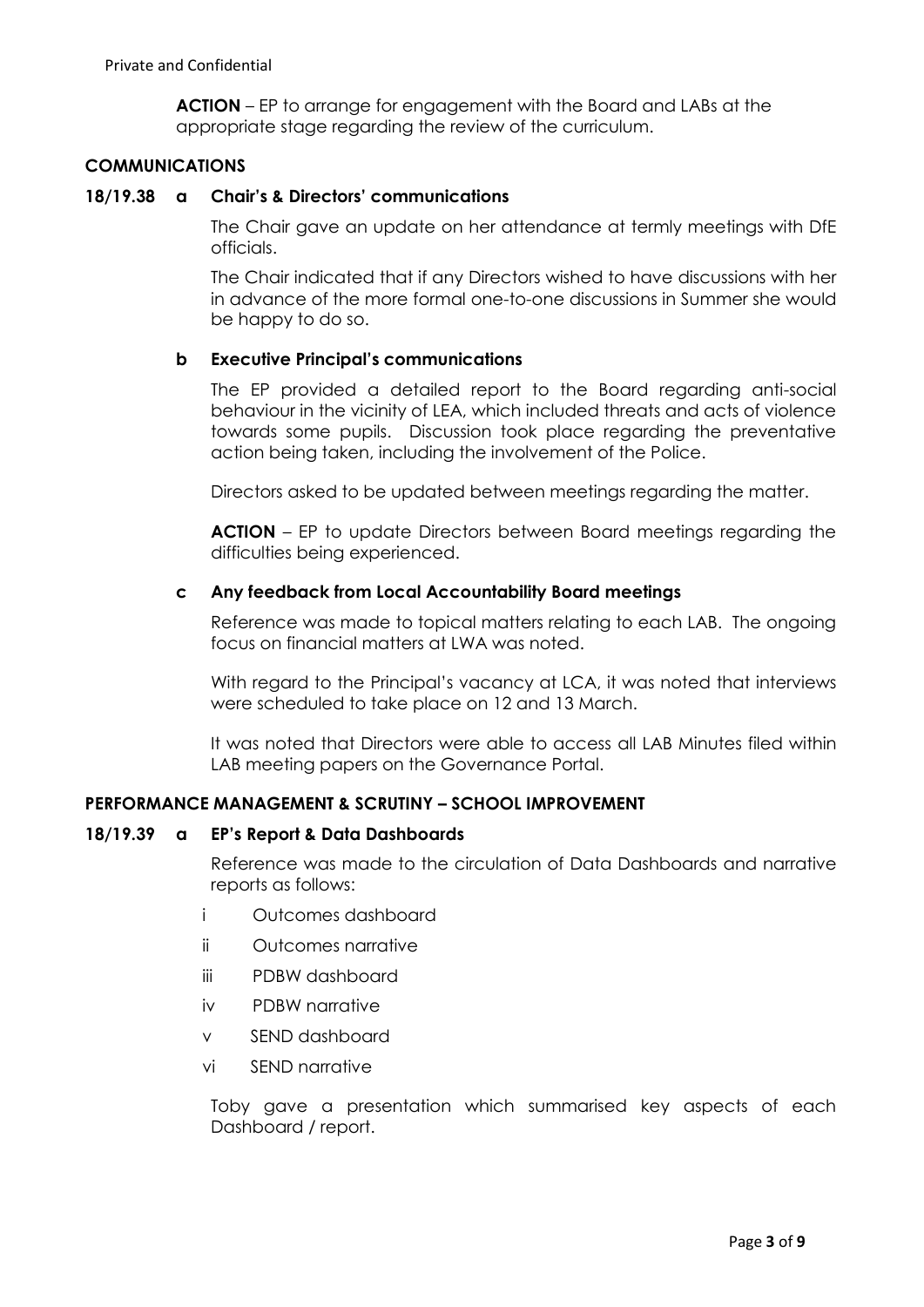Reference was made to the use of each academy's brand colours within the graphs contained within the reports, which it was hoped was beneficial.

With regard to Personal Development Behaviour & Welfare (PDBW), reference was made to the strategies being adopted to increase pupils' attendance, including the extent of visits to LEA pupils' homes in half-term 1.

Reference was made to Jon Zeb transferring to Leeds East Academy until August 2020 in order to provide support regarding PDBW in particular.

Discussion took place regarding fixed term exclusions and the significant decrease in these. School leaders were congratulated on this achievement.

With regard to seclusion, the intention to phase out isolation booths during the 2019/20 academic year was reported. Reference was made to a successful pilot which had taken place at LCA. The Board welcomed this news, agreeing with the EP that the use of isolation booths was not in keeping with the Trust's values.

With regard to SEND data, the need to improve SEND provision across all three Academies was acknowledged. It was noted that Mark Feldman, Academy Improvement Partner, had been focusing time on this area.

Discussion took place regarding need for focus on some subject areas, particularly English was a concern at LEA and LWA, Science at LWA and Attainment 8 at LCA. It was noted that there would be increased focus on outcomes in Key Stage 3 in future, in preparation for Key Stage 4.

In response to a question regarding the relative performance of boys, it was noted that a specific strategy was being developed in this respect. Further details would be provided at a future meeting.

With regard to the ongoing focus on the quality of teaching, it was noted that teaching was of a good quality in all subjects in all academies, which was a significant improvement in the last 12 months or so.

The Board thanked Toby for his input to the meeting. It was noted that his presentation had been uploaded to the Governance Portal for reference.

With regard to a previous discussion regarding accessing the Portal using tablets or phones, it was noted that only devices with a six digit pin number should be used, in the interests of security.

### **b Academy Improvement Partner's latest report & update**

The Vice-Chair reported that Mark Feldman, Academy Improvement Partner (AIP), had undertaken recent visits to academies and that reports would be available to LABs and the Board in the near future.

It was noted that following the presentation regarding the curriculum, his areas of focus could include a review of the curriculum from an OFSTED perspective.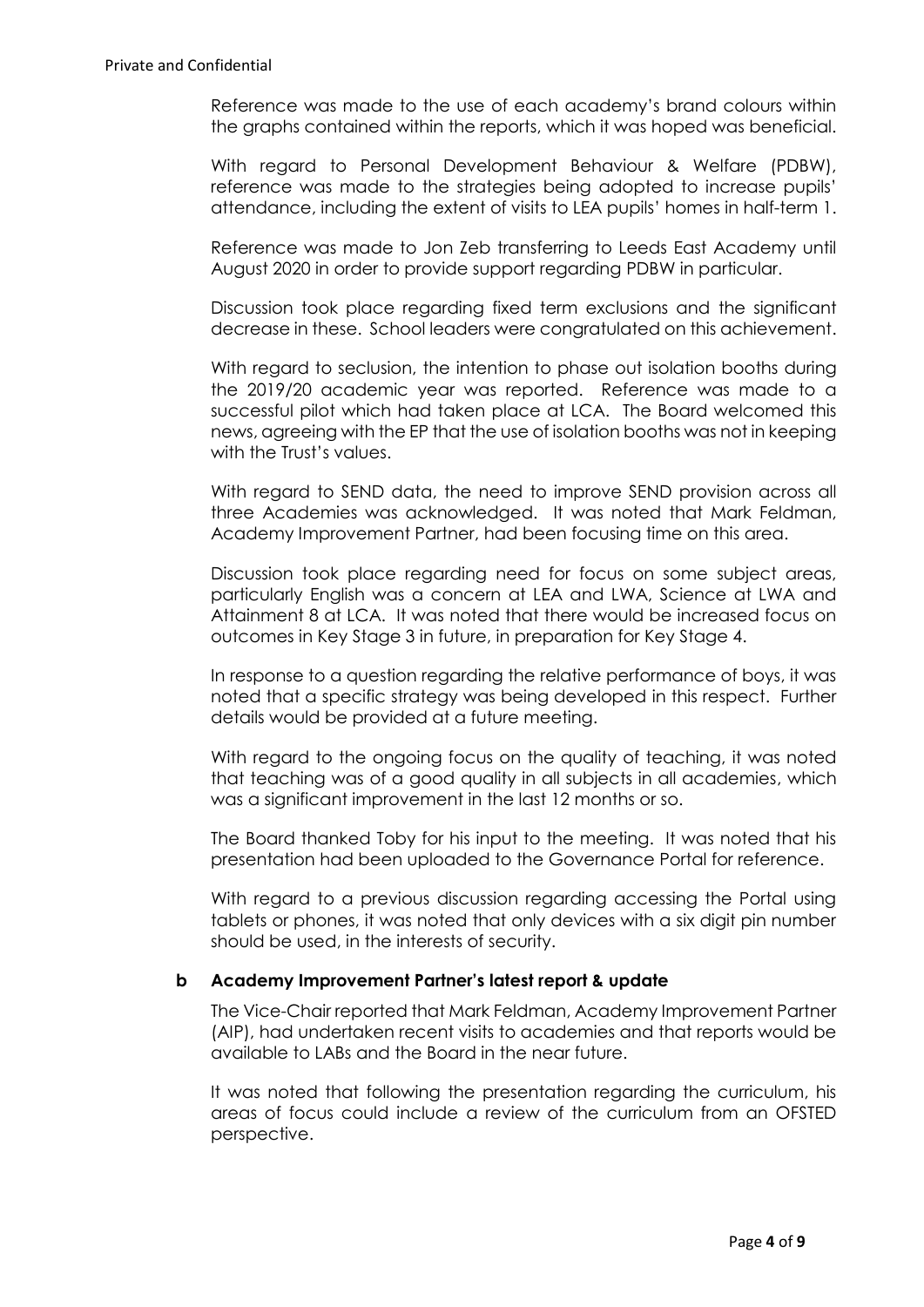The Vice-Chair asked LAB Chairs to advise her of any other areas which they felt would benefit from the AIP's input.

It was noted that preparations for the appointment of a new AIP would be commencing in the near future, with the new appointee occupying the role with effect from the new academic year.

**ACTION** – AIP's latest reports to be available in near future.

# **PERFORMANCE MANAGEMENT & SCRUTINY – FINANCE AND AUDIT**

### **18/19.40 a Financial Report as at 31 December 2018**

The CFO drew attention to highlights from the Financial Report, with particular focus on the current financial position. The factors impacting on this (as outlined in detail in the report) were elaborated on by the CFO, with particular reference to a shortfall in pupil numbers in the Autumn term.

The CFO's report highlighted key risks, revenue and capital reports, capital forecasts and reserves.

The CFO responded to questions regarding the impact on timing differences on the current financial position.

In response to questions regarding the impact of deficits on the Trust's reserves, it was noted that reserves were reviewed on a monthly basis and would be apparent in each Finance Report.

In response to a question, it was noted that costs relating to supply staff were included in the overall staff costs, though data relating to some specific KPIs could be separately reported if required.

Appreciation was expressed to the CFO for the quality of the report provided.

### **b Proposed template for LAB Finance Reports**

The Board received and welcomed the template for LAB Finance Reports, which it was felt would be welcomed by LABs.

# **c Risk Register as at 12 February 2019**

The Risk Register was considered in detail. Reference to Brexit and the loss of key personnel was noted. With regard to inclusion of reference to reserves, it was noted that the Reserves Policy had been adjusted in 2018.

It was agreed that a close scrutiny of cash balances and working capital needed to be maintained. The CFO reported that he planned to introduce a rolling 12 month cash flow forecast.

The Board welcomed the format and clarity of the Risk Register.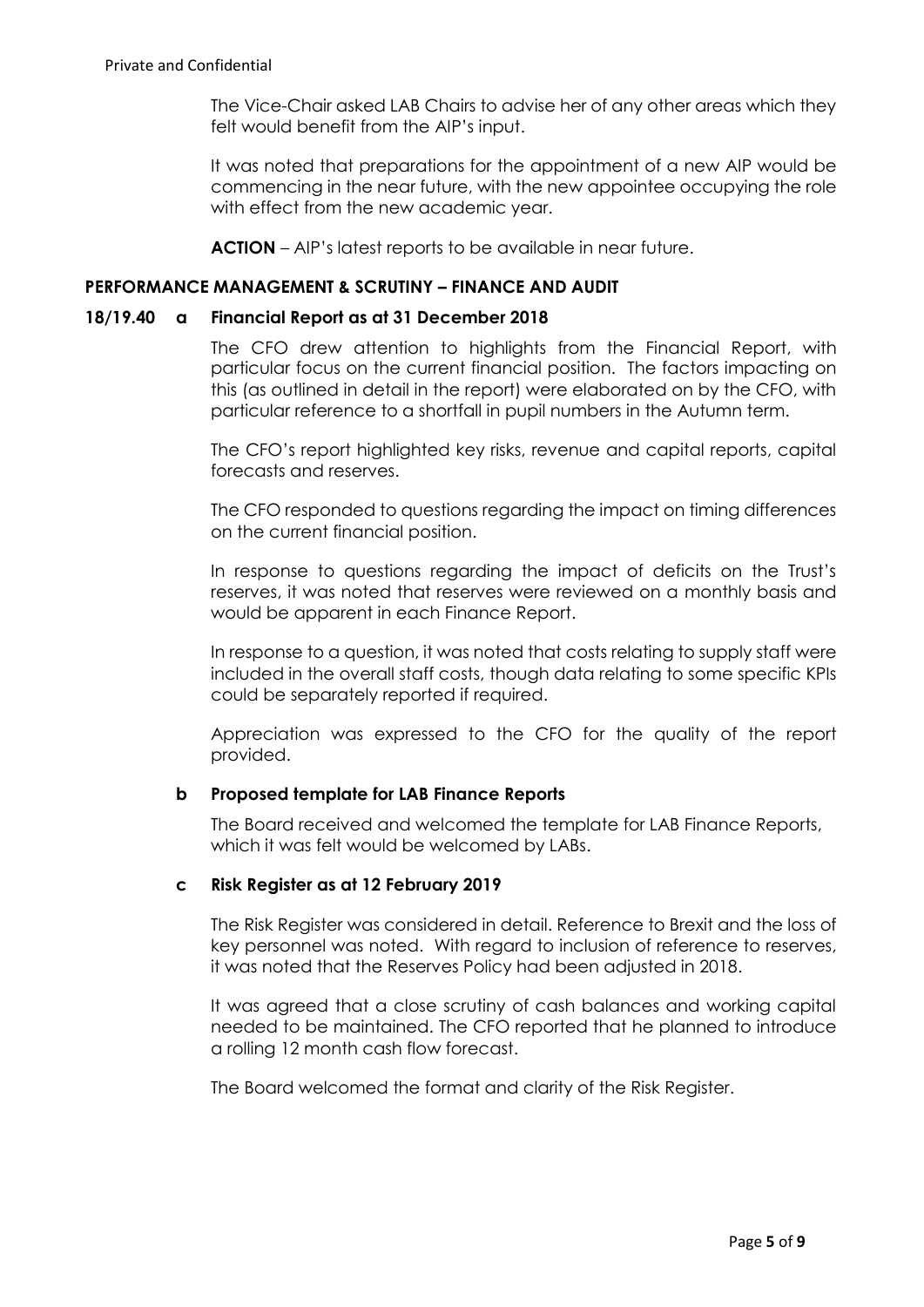#### **OTHER KEY MATTERS**

#### **18/19.41 a Ratification of decision re catering contract**

Further to consideration of a detailed paper produced by the CFO regarding the proposed catering contract, the Board ratified the decision taken between Board meetings regarding the awarding of a catering contract for a three year period, with an option to extend for a further two one year periods thereafter.

**RESOLUTION** – The Board ratified the following resolution adopted between meetings: '*The Board approved the awarding of a contract for catering services across White Rose Academies Trust to Mellors Catering Services'*.

### **b Decision in principle re LEA expansion**

Further to a request from the Local Authority, it was agreed that an 'in principle' decision be taken regarding the proposed expansion of LEA. The following was agreed:

*'At its meeting on Thursday 28 February the Board of White Rose Academies Trust confirmed its support in principle of the proposed expansion of Leeds East Academy, subject to the Board's consideration of detailed options at its meeting on 14 March 2019, subject to all necessary information being available by that date'.*

### **c OFSTED readiness (standing item)**

The Chair indicated that she had asked for there to be a standing item relating to OFSTED readiness. She referred to a recent report of a multi academy trust being inspected and suggested that this would be repeated in future.

It was agreed that the Vice-Chair would give a presentation on MAT governance prior to the May Board meeting and that Directors would be asked if they were able to attend 30 minutes before the usual start time to accommodate the session.

**ACTION** – Session re MAT governance to be held at 5.00pm prior to the May Board meeting.

#### **POLICIES REQUIRING APPROVAL OR RATIFICATION**

#### **18/19.42 a Ratification of policies approved between meetings**

The Board ratified the adoption of the following policies:

- Complaints
- Data Protection
- Freedom of Information
- SEND
- Supporting Students with Medical Conditions
- Careers
- Competitive Tendering.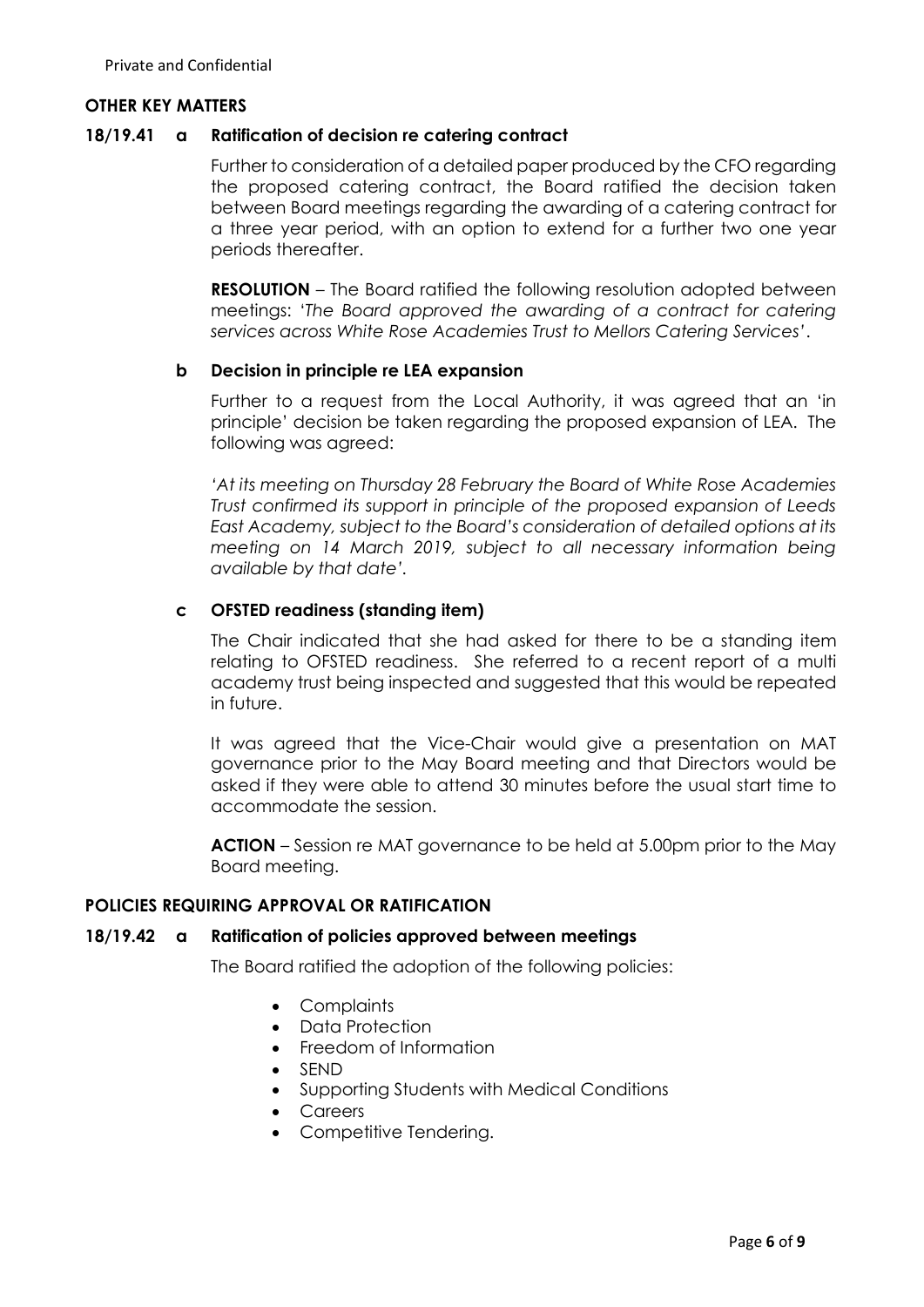It was noted that the latter repeated some content from the Trust's Financial Regulations, though it was agreed that the separate policy should be retained, as the policy was on the DfE's list of statutory policies.

# **b Approval of other statutory policies/documents**

Discussion took place regarding a number of proposed policies/documents which required the Board's approval. A number of actions were agreed.

In response to a question regarding the Code of Conduct for staff, it was confirmed that the same policy had customarily applied to Senior Postholders.

# **ACTIONS** –

- It was agreed that the proposed Modern Slavery Statement would not be adopted as it wasn't yet a statutory requirement given the Trust's size.
- That future consideration would be given to the Trust adopting Groupwide policies which may be relevant in whole or in part.
- That any comments from Directors regarding the draft policies would be communicated to the Clerk within 7 days of the meeting, after which the Clerk would liaise with the Chair regarding adoption of the policies. In order to reduce Directors' workload, certain Directors agreed to consider specific draft policies.
- It was noted that that HR policies would need to be approved subject to liaison with the relevant trades unions.

# **GOVERNANCE MATTERS**

### **18/19.43 a Proposed Annual Business Calendar**

It was noted that the Chair, EP and Clerk were liaising regarding the production of an Annual Business Calendar, scheduling all key business to be considered across the year.

# **b Link Governors: appointment of Safeguarding Link Governor/reporting cycle & guidance**

It was confirmed that the following Directors had agreed to adopt Link Governor roles:

- Craig Williams SEND
- Darren Shickle Equality & Diversity
- Claire Rix Health & Safety (tbc).

With regard to the intention to appoint a Safeguarding Link Governor, it was agreed that the Academy Improvement Partner would be asked to fulfil this role on behalf of the Board.

With regard to the Link Governors' reporting cycle, it was agreed that a report on each subject area would be provided to the Board annually. The timing of these would be staggered within the Board's Annual Calendar of Business.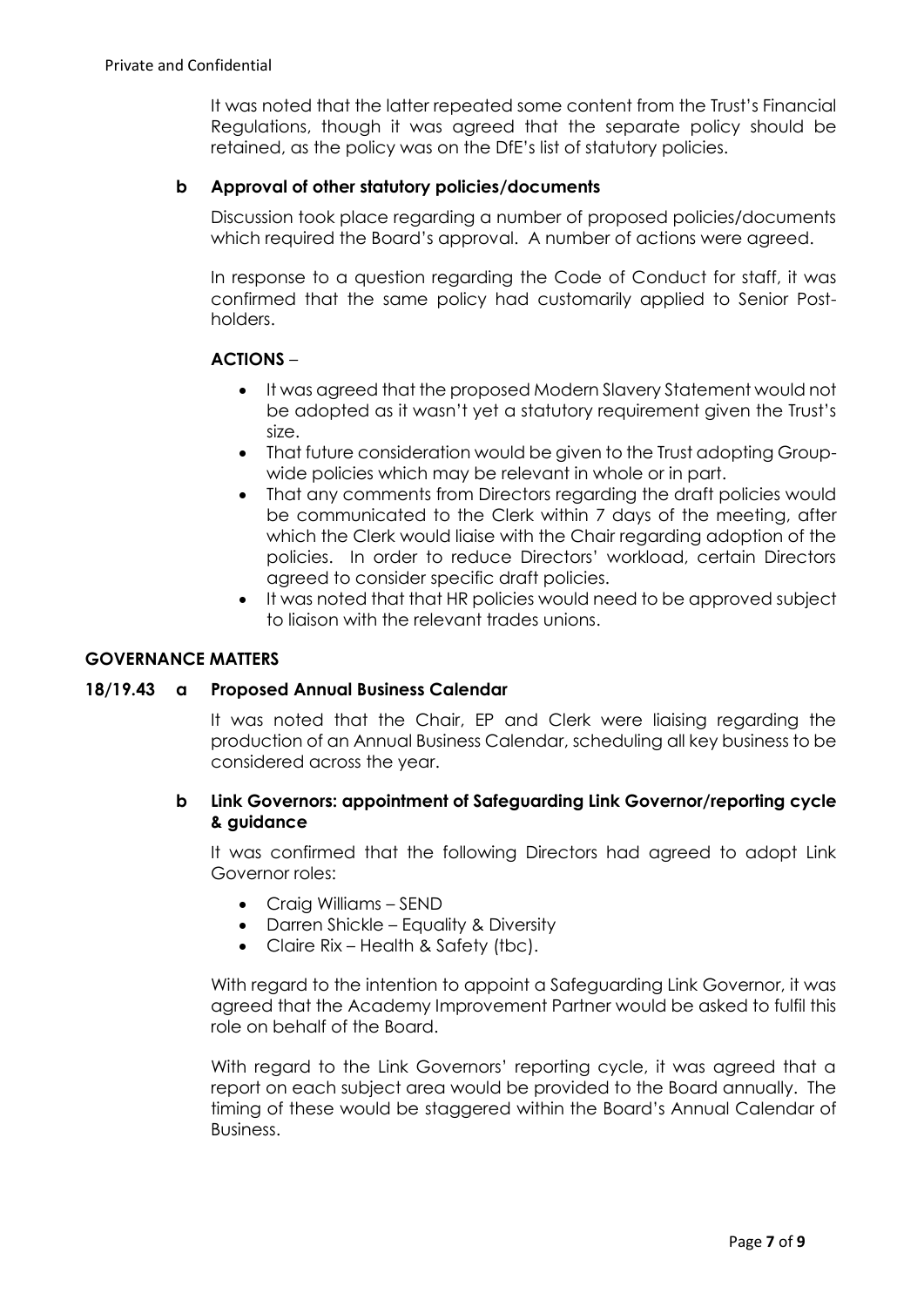**ACTION** – Link Governor reporting schedule to be incorporated within the calendar and notified to Link Governors.

With regard to guidance to Link Governors, it was noted that the production of guidance for each LAB Link Governor role was nearing completion. This would include reference to role-specific training and development available to Link Governors. Consideration would also be given to 'connecting' Link Governors who have the same area of responsibility across the Trust.

**ACTION** – Link Governor guidance and next steps to be addressed in the near future.

# **c Appointments/vacancy :**

# **i Appointments to LEA LAB**

The Board approved the appointment of Derek Whitehead and Susan Wynne as Board appointees to Leeds East Academy LAB with immediate effect.

It was noted that discussion had taken place with Debbie Danks, a former Trust employee with regard to her also joining LEA LAB as a Board appointee. The Board supported the appointment.

It was noted that efforts would be made to appoint a Chair at Leeds East Academy, to succeed Darren Shickle.

**RESOLUTION** – The Board agreed to appoint Derek Whitehead, Susan Wynne and Debbie Danks to Leeds East LAB

### **ii Vacancies on Audit & Finance Committee**

Further to previous consideration of vacancies on the Audit & Finance Committee, the Board agreed to appoint David Strachan as a Board appointee to the Committee. It was noted that the vacancy for an external co-optee was yet to be filled.

**RESOLUTION** - The Board agreed to appoint David Strachan to the Audit & Finance Committee.

### **d Plans re Board self-evaluation/subsequent development**

Further to discussion at the Board Away Day, a skills audit questionnaire which had been developed by the NGA had been circulated for completion. It was noted that this directly related to the DfE's Competency Framework for Governance and was made up of 16 competencies grouped into six themes. Directors were asked to complete the questionnaire in order that collated feedback could be considered at the Board meeting in May.

**ACTION** – Directors to complete skills audit questionnaire at the earliest opportunity.